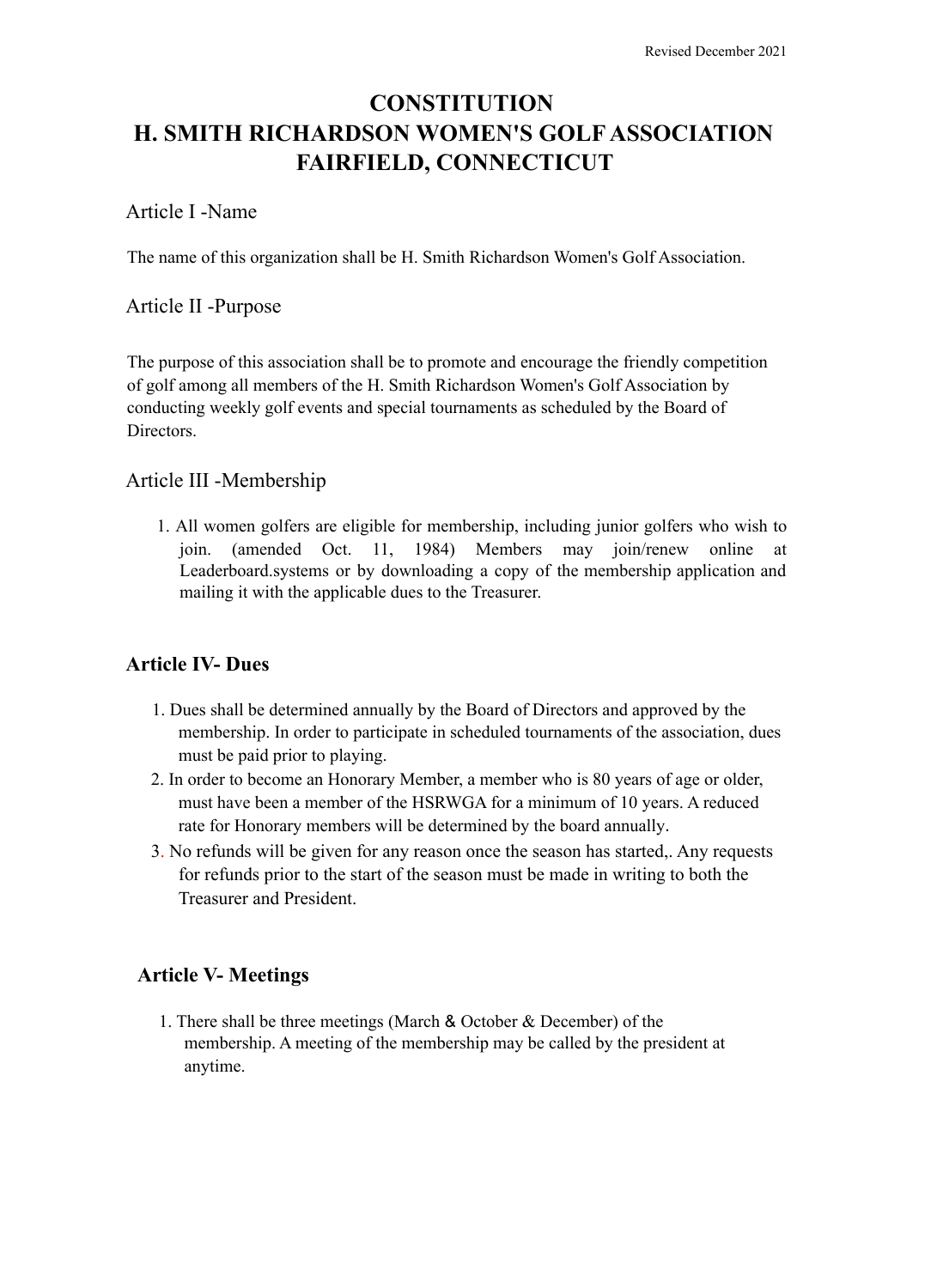2. At least three Board of Directors meetings shall be held during the year. Additional meetings may be called by the president when necessary.

# **Article** VI - **Quorum**

- 1. The quorum for meetings shall be defined as that number of bona-fide members who are interested enough to attend said meetings, however limited that number may be.
- 2. The quorum for the Board of Directors shall be a simple majority.

# **Article** VII - **Officers**

- 1. The elected officers of this association shall consist of:
	- a. President Treasurer
	- b. Vice President Secretary
	- c. Officers shall be elected for a term of two years and shall not serve more than two consecutive terms.
- 2. Three members shall be elected by the membership to serve on the Board of Directors for a term of two years. Directors shall not be eligible to serve consecutive terms.
- 3. The retiring president shall serve as a member of the Board of Directors for a period of one year, without voting privileges, immediately following her term as president.
- 4. In the case of a vacancy in an elected office, the president shall appoint, with the approval of the Board of Directors, a member of the association to fill the vacancy for the balance of the current year.
- 5. The Board of Directors shall be comprised of the following:

President Vice President Treasurer Secretary Directors (3) Retiring President

- 6. Committee chairpersons shall be appointed by the president for a term of one year. These shall consist of:
	- Tournament Chair
	- Ringers/Chip-ins/Birdies
	- LEADERBOARD manager
	- SNEWGA Rep
	- SCWGA Coordinator
	- Handicap Chair
	- Sunshine
	- Historian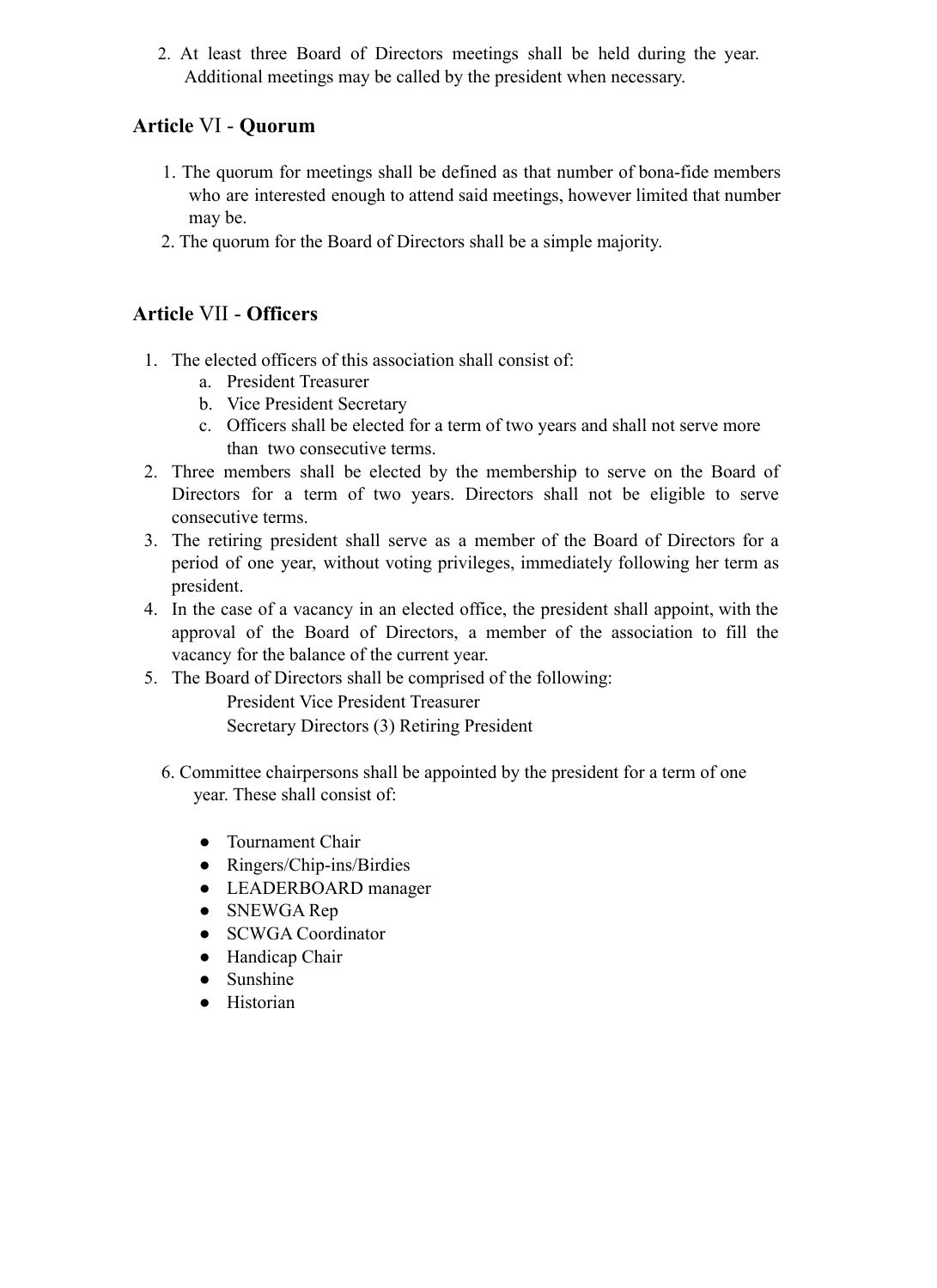#### **Article VIII- Nominations & Elections**

1. A Nominating Committee consisting of the three Directors shall prepare a slate of candidates, one or more for each office and shall present the slate at the October meeting. The president shall name the chair of the committee. The slate for officers and directors shall be posted on-line and e-mailed to all members one month before the election

2. Additional nominations from the floor, with the prior consent of the person being nominated may be made at the October meeting.

3. Elections should be by ballot at the October meeting if there is more than one nominee for the office.

> a. The president shall appoint two members to count the ballots . b. A plurality of the votes cast by those present shall be necessary to elect.

#### **Article** IX -**Blocked Tee-Times**

All members can sign-up for block tee times two weeks in advance.

#### **Article X- Termination**

- 1. The H. Smith Richardson Women's Golf Association shall continue in operation unless terminated by the written vote of two-thirds of the entire bona-fide membership.
- 2. In the event of the dissolution or termination of this association, any assets of the Association shall be donated and transferred to any reputable, charitable or benevolent non-profit organization as the Board of Directors shall specify. No funds or assets of the HSRWGA shall, in any event, inure to the private benefit or gain of any member of this association.

#### **Article XI -Amendments**

This Constitution, including the Bylaws, may be amended only at a meeting called by a member of the then serving Board of Directors. The membership will be given at least 3 weeks notice of the proposed amendment(s) and the time and place of the meeting by posting/emailing the information. The amendment(s) is adopted providing it receives a positive vote from a simple majority of the bona-fide members present and voting.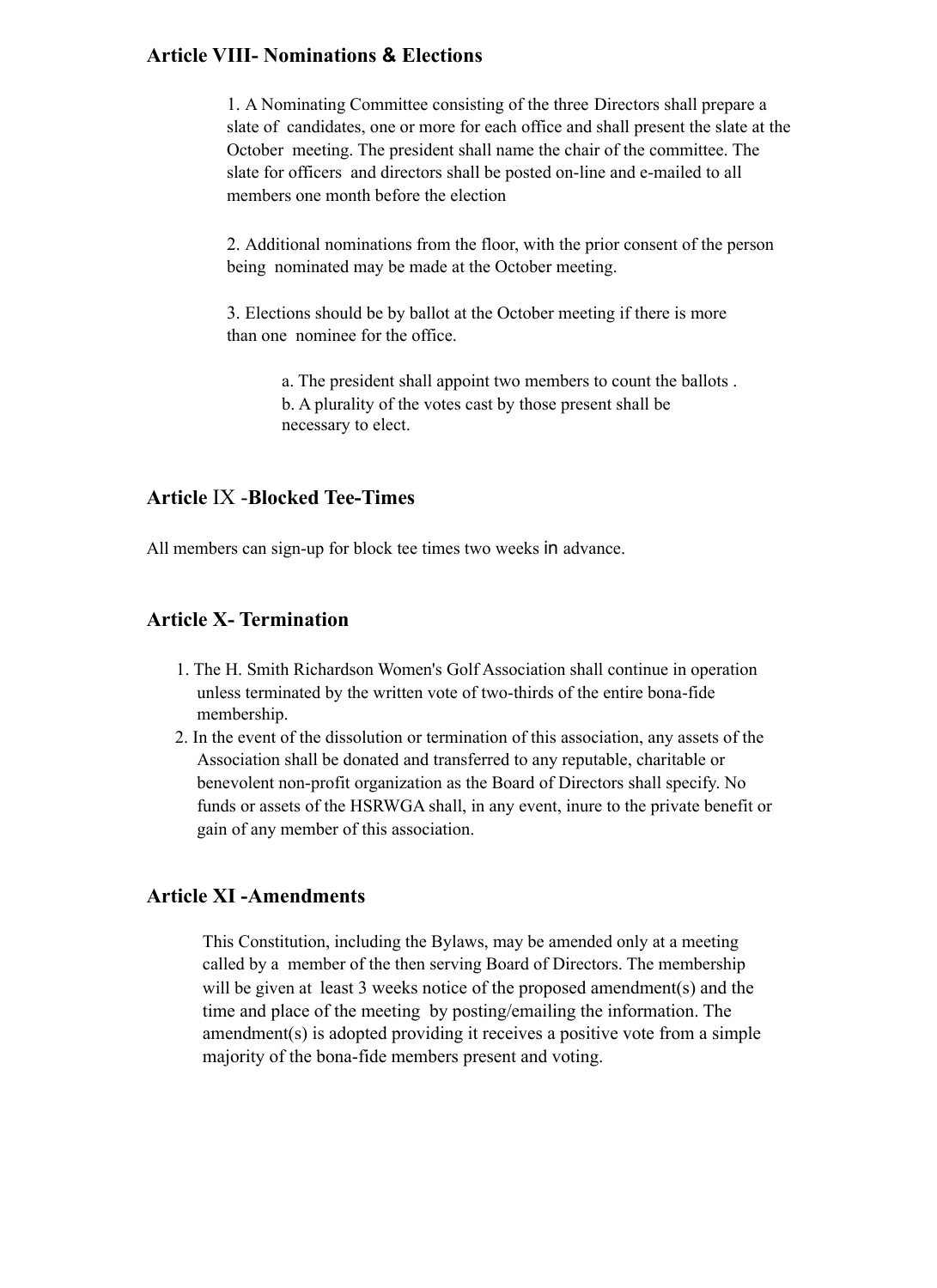# **BYLAWS**

# **Article I- Duties of Officers & Directors**

President

- 1. She shall preside at all meetings and shall be an ex-officio member of all committees.
- 2. She shall conduct the meetings according to the accepted rules of parliamentary procedure.
- 3. It shall be her duty to see that the association is functioning properly according to the Constitution and Bylaws. She will ensure that all members of the Board are familiar with the Constitution and Bylaws.
- 4. She shall appoint all committee chairs and select the chair of the Nominating Committee from the three Directors.
- 5. She shall oversee the financial expenditures of the association that are beyond the approved budget. All expenditures over \$50.00 not in the budget must be approved by the President and the Treasurer and approved with a majority vote by the board.
- 6. She shall become a member of the Board of Directors for one year following her term of office in an advisory capacity only.
- 7. She shall fill any vacancy which may occur in an elected office, with the approval of the Board of Directors.
- 8. She shall assist chairpersons in fielding teams for major tournaments.
- 9. She shall maintain a record (electronic) of activities during her term which shall include all minutes and budget materials. These shall be handed down to the next president.
- 10. She shall maintain a master e-mail list so that she can correspond with the entire membership. She shall issue any notices which are deemed necessary, maintain an up-to-date mailing list of the members, conduct the correspondence of the association, and keep records of such correspondence.

Vice President

- 1. She shall perform the duties in the President's absence and assist the President at all times.
- 2. In the event the president vacates her office, she shall become the Acting President for the remainder of the term.
- 3. She shall be responsible for obtaining the report of any officer not present at the meeting.
- 4. She shall be responsible for obtaining a term-ending present for the President. See the treasurer for the budget item.
- 5. She shall be responsible for having the plaques and trophies engraved.
- 6. She shall be the next in line for the presidency.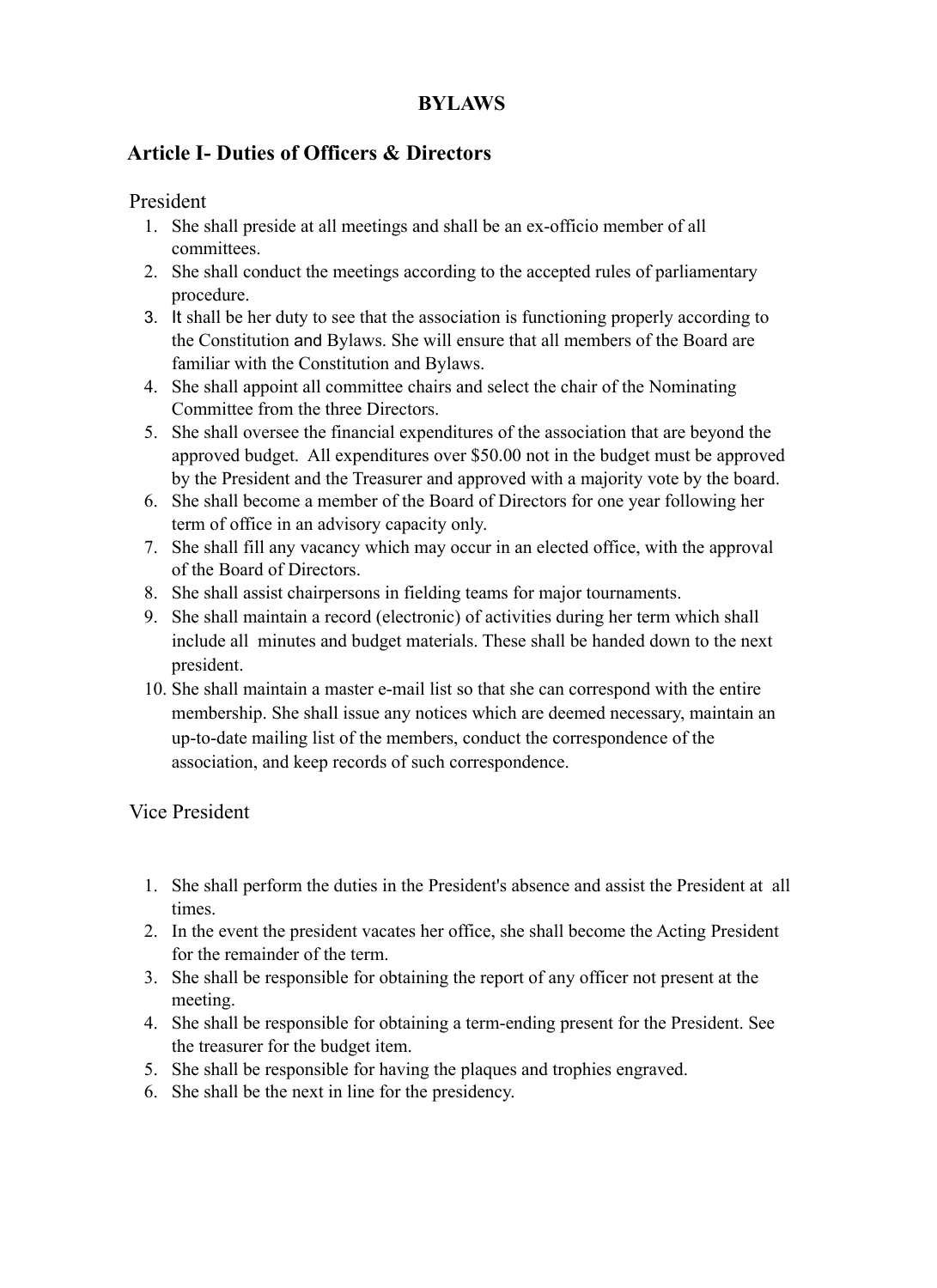### Treasurer

- 1. She shall have custody of and be responsible for all funds of the association. The president additionally has the right to the same custody.
- 2. She shall report proceeds and expenses of the association at each regular meeting and handle the cash and checks in a professional and fiduciary manner.
- 3. She shall keep a proper book of accounts which shall be available for inspection by the Board of Directors and the membership.
- 4. She shall prepare a budget to be presented for a vote at the December Membership meeting.
- 5. The Treasurer's annual financial report shall be submitted to the President by the end of October. The treasurer will request all bills be submitted to her before that date.
- 6. She shall reimburse authorized expenses of members with accompanying receipts**.**
- 7. She shall maintain the roster on LEADERBOARD and prepare a membership report for the Board.

### **Secretary**

- 1. She shall record the minutes of all meetings and read them at the next meeting. She shall record and read the minutes of all meetings of the Board of Directors.
- 2. She shall give a copy of the last minutes to the president prior to the next meeting in order to proceed with any old business. She shall also record the Treasurer's report of the balance in the treasury in her minutes. She shall make available a copy of the minutes as soon as possible after the meeting.

## Directors

- 1. They shall be available to assist the president in any activities of the association.
- 2. They shall serve as the nominating committee as defined in Article VIII -Item I

## Board of Directors

- 1. The Board of Directors shall be as defined in Article VII.
- 2. They shall decide the policies of the association and methods of conducting the normal business of the association between meetings. Changes that have an impact must be brought to the membership.
- 3. They shall oversee all activities of the association and address complaints.

Revised Dec. 17, 2015